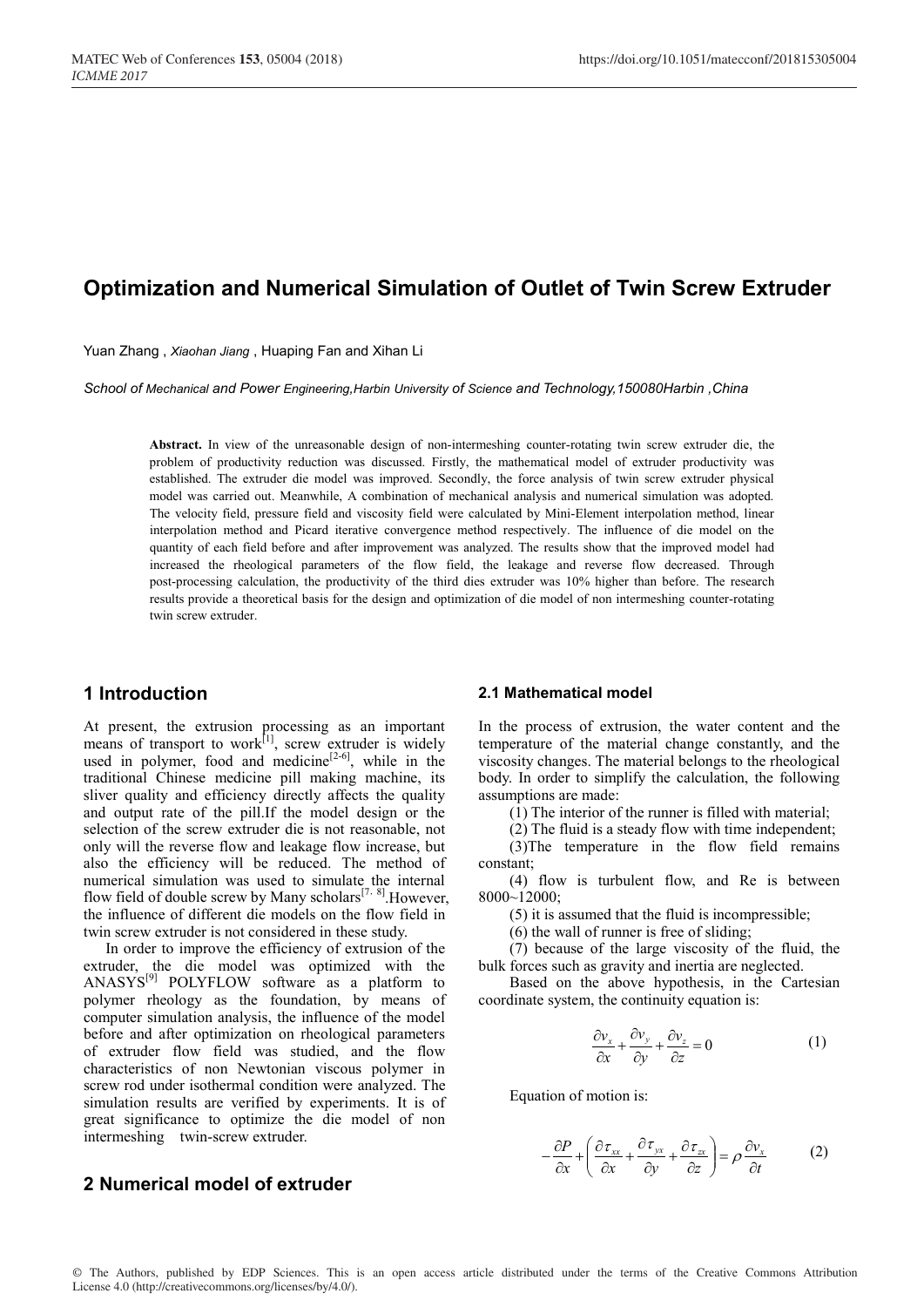$$
-\frac{\partial P}{\partial y} + \left(\frac{\partial \tau_{xy}}{\partial x} + \frac{\partial \tau_{yy}}{\partial y} + \frac{\partial \tau_{zy}}{\partial z}\right) = \rho \frac{\partial v_y}{\partial t}
$$
(3)

$$
-\frac{\partial P}{\partial z} + \left(\frac{\partial \tau_{xz}}{\partial x} + \frac{\partial \tau_{yz}}{\partial y} + \frac{\partial \tau_{zz}}{\partial z}\right) = \rho \frac{\partial v_z}{\partial t}
$$
(4)

Considering that the material belongs to food processing, the shear rate is not too high, and the constitutive equation is simplified power law model:

$$
\eta = \zeta \left(\frac{1}{2} \dot{I}_2\right)^{\frac{n-1}{2}} \tag{5}
$$

The volumetric flow rate formula of twin screw extruder is :

$$
Q_{\hat{\mathbb{E}}} = 2Q = i\pi^2 d^2 n h \cos \theta \sin \theta -
$$
  
\n
$$
\frac{\Delta P}{6\eta L_1} [(\dot{h}^3 d \pi \sin^2 \theta + \pi^2 q d^2 \delta^3 \tan \theta / e)
$$
\n(6)

*i* - screw head number *d* - screw outer diameter

 $n$  - screw speed *h* - groove depth  $\theta$  - helix angle  $\eta$ - viscosity e - screw width  $L$  - pitch

 $d_1$ - screw diameter  $L_1$ - measuring section length

 $\Delta P$  -Pressure drop at both ends of metering section

*q* - meshing coefficient, which indicates the influence of the meshing area on the material flow due to the engagement of two screws

### **2.2 Physical model**

Through the experiment of dual-mode extrusion machine efficiency is not very high, the extrusion speed is slow, so the die was optimized, the optimized die model eliminates the elbow, will shorten the length of extrusion, and on the basis of the original increase in a die model, as shown in figure 1.



(b) three dies

**Figure 1.** A model for the twin screw extruder

The main performance parameters of twin-screw extruder include screw diameter, center distance, pitch and so on, as shown in figure 2:



*D*- screw internal diameter; *δ* -clearance; *a*- center distance;  $\varphi$ -thread lift angle; *w*- spiral groove width;  $l_0$ - screw length

**Figure 2.** Twin-screw extruder structure parameters

## **3 Simulation analysis of flow field in extrusion process**

#### **3.1 Material parameter**

Since the ingredients of the powder are complex, flour is used as a substitute. By referring to the relevant literature<sup>[10]</sup>, the parameters of the flour melt material were obtained. The consistency coefficient was 25680Pa. Sn, the flow index was 1.42 and the density was  $850$ kg/m<sup>3</sup>.

### **3.2 boundary condition**

In the flow field simulation of the extruder runner, the inlet volume flow rate and outlet pressure are given, and the material has no slippage with the inner wall of the cylinder and the surface of the screw:

(1) Define the entrance boundary of computational domain by volume flow rate,  $V = 6.42 \times 10^{-5}$  m<sup>3</sup> / min;

(2)The exit boundary is defined by the pressure value.:  $P = 6.25 \times 10^6$  Pa

(3) Set the speed boundary at the head of the twin screw. In the direction of extrusion, the speed of the left screw is -20r/min, the direction is clockwise, the speed of the right screw is 20r/min, and the direction of the screw is counterclockwise.



 $(b)$  three dies

### **Figure 3.** boundary names

Figure 3 is the runner part boundary name, Boundary4 is runner inlet, Boundary5 is runner outlet,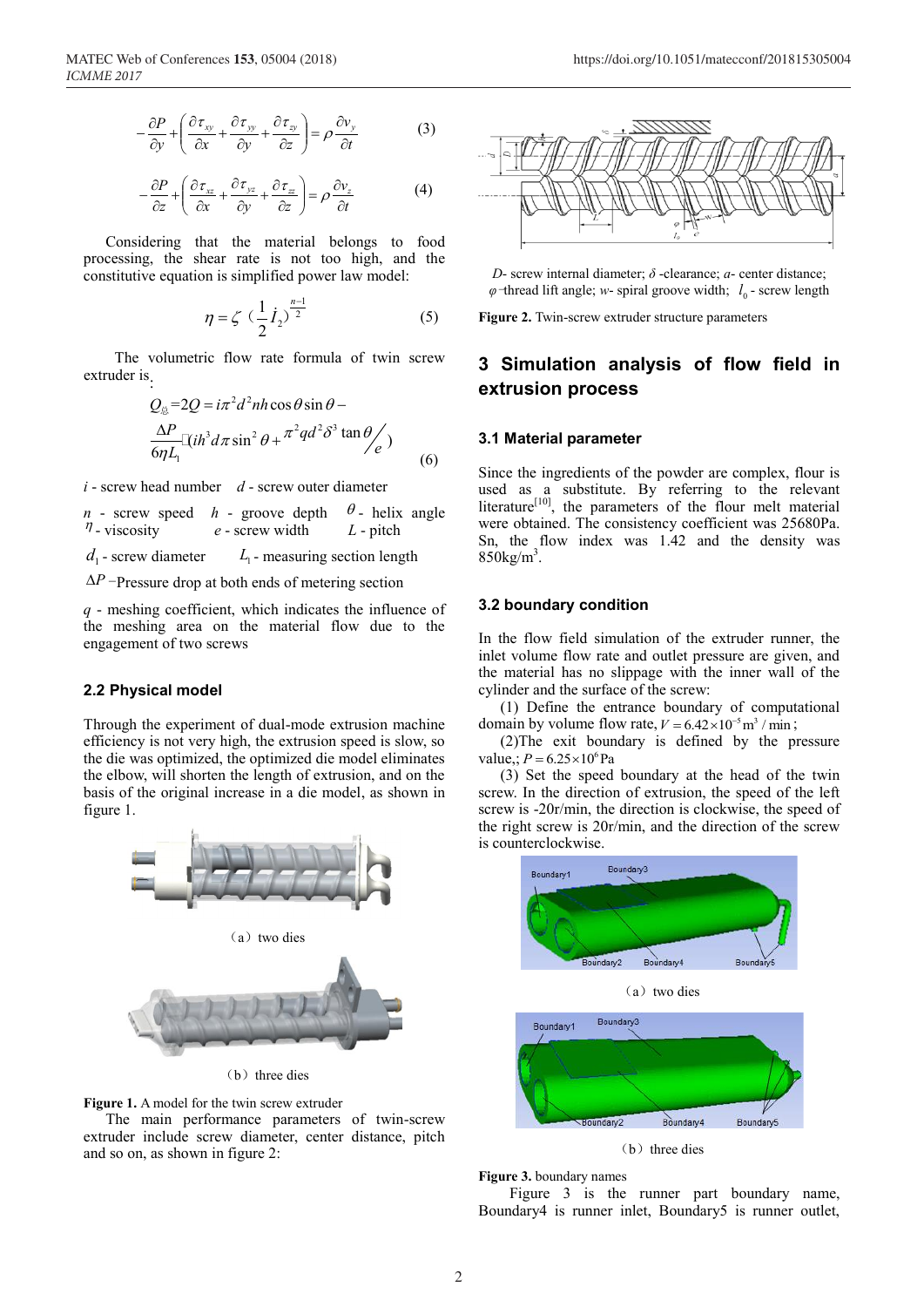Boundary3 is runner and cylinder contact surface, Boundary1 and Boundary2 are runner and left and right screw contact surface. Table 1 is the channel flow boundary condition.

| Table 1. Flow channel boundary condition setting |  |
|--------------------------------------------------|--|
|--------------------------------------------------|--|

| Boundary position | Flow boundary condition                 |  |  |  |
|-------------------|-----------------------------------------|--|--|--|
| Boundary1         | Descartes speed input boundary          |  |  |  |
| Boundary2         | Descartes speed input boundary          |  |  |  |
| Boundary3         | no slip at wall                         |  |  |  |
| Boundary4         | Volume flow rate                        |  |  |  |
| Boundary5         | Natural flow like fixed outlet pressure |  |  |  |

## **3.3 Analysis of rheological parameters materials during steady compression and extension**

FEM method was used to model nonlinear control coupling equation of power-law solution in the mesh module of the screw and the runner model grid and the grid overlap, set the parameters in polydata, in order to improve the accuracy of the calculation, calculation of single element velocity field using Mini-Element interpolation method to calculate the pressure field by using the linear interpolation method, calculation of viscosity using Picard iterative method, using algebraic equation group implicit Euler method for solving the discrete after. Through the post-processing module CFD-POST, the results of each rheological parameter were analyzed, and the flow velocity, pressure, viscosity parameter nephogram and the change curve of parameters with the axial distance were obtained.

### *3.3.1 Velocity field distribution*

After using CFD-POST to visualize the results, the velocity vector distribution of the flow channel was shown in Figure 4 and the contour map of velocity distribution at the die mouth are obtained.









 $(c)$  Local amplification of the screw tip near the entrance **Figure 4.** Flow velocity vector diagram and die speed contour mar

The change trend of the drawing speed showed that maximum speed of the die in the axis, and the trend was from the wall to the axial velocity increasing gradually, a small amount of leakage at the entrance and measurement section. After the measuring section, the materials were gathered to the die, got the material in the metering section average velocity, the velocity of double dies was 0.02579m/s, and three dies was 0.06372m/s. Showed that the velocity vector images, material appeared counter current phenomenon at the entrance, and two port inverse flow and speed was obviously higher than that of the three dies in the model, as shown in figure 7 (c) shows.

#### *3.3.2 Pressure field distribution*

Pressure contours showed that both the two and the three dies, the maximum pressure appeared in the die, and from the entrance to the die pressure decreased first and then increased, figure 5 showed the screw top near the entrance area darker, larger pressure. From the color, it can be seen that the pressure drop between the measuring section and the die mouth was different.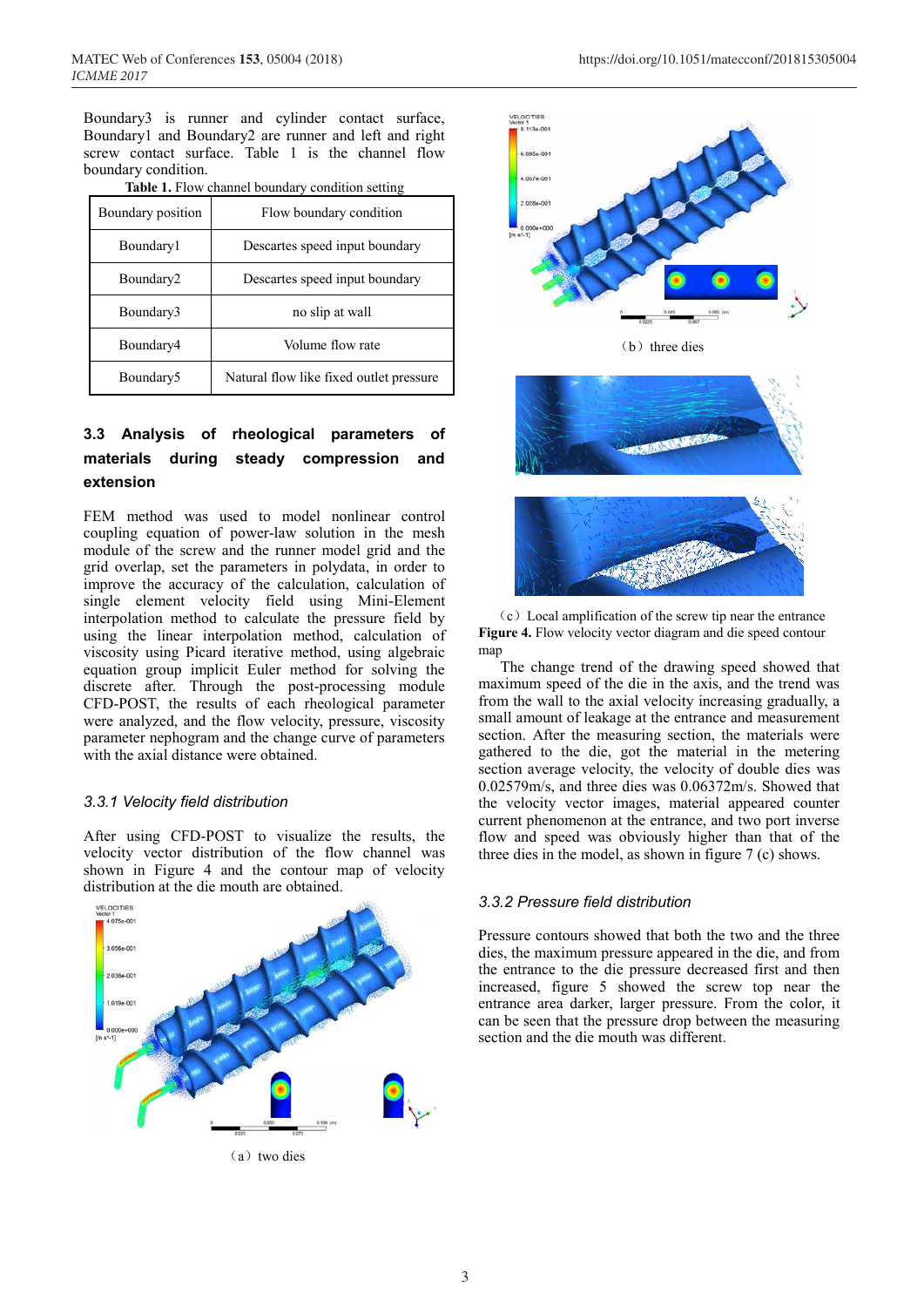

(b) three dies



Figure 6 was a two dies and the three dies extrusion machine from the metering section to the die pressure trend comparison, the graph showed that the three dies export metering section of the pressure was higher than the double export, but export dual extruder die pressure drop was bigger, its value was 3.175MPa, the three dies to 1MPa, because the double die model had elbow, and the elbow was too long to the exit, the long elbow caused a sharp change in the die pressure.



**Figure 6.**Pressure distribution diagram of flow channel

### *3.3.3 Viscosity distribution*

The material viscosity had some influence on the extrusion efficiency. The material chosen for the simulation was an expanding plastic fluid, which had the characteristics of shear thickening, that was, the apparent viscosity of fluid increases with the increase of shear rate. Figure 7 showed the distribution of channel viscosity.



 $(b)$  three dies

**Figure 7.** Viscosity distribution

The viscosity of cloud display, two dies and three dies extrusion runner viscosity reached the maximum at the edge, the maximum values were  $40010Pa \cdot s$  and  $40070Pa·s$ , when the die size was constant, the viscosity increased with the increase of the pressure, so the viscosity change flow rate has little effect, but the die diameter is small and it is not directly affected by the screw, the greater the viscosity, the retarding effect of the material will be stronger, as the die length, roughness, elbow caused by the loss of the process and local losses will increase. After optimization, the elbow part of the double dies orifice was removed and the straight part length of the dies was shortened, the blocking effect of the three dies was far lower than the export by two.

## *3.3.4 Comparison of flow field calculation results with actual volumetric flow rate*

The above analysis results and the numerical formula (6) was calculated, respectively, and the positive flow, reverse flow, leakage current and volume flow rate of twin-screw extruder with different die numbers were obtained, as shown in table 2.

After calculation, the volume flow rate before and after optimization were 15.912kg/h and 17.442kg/h, the improved model of the reverse flow in the three dies was reduced by 28%, the leakage flow is reduced by 28%, volume flow rate increased by 10%.